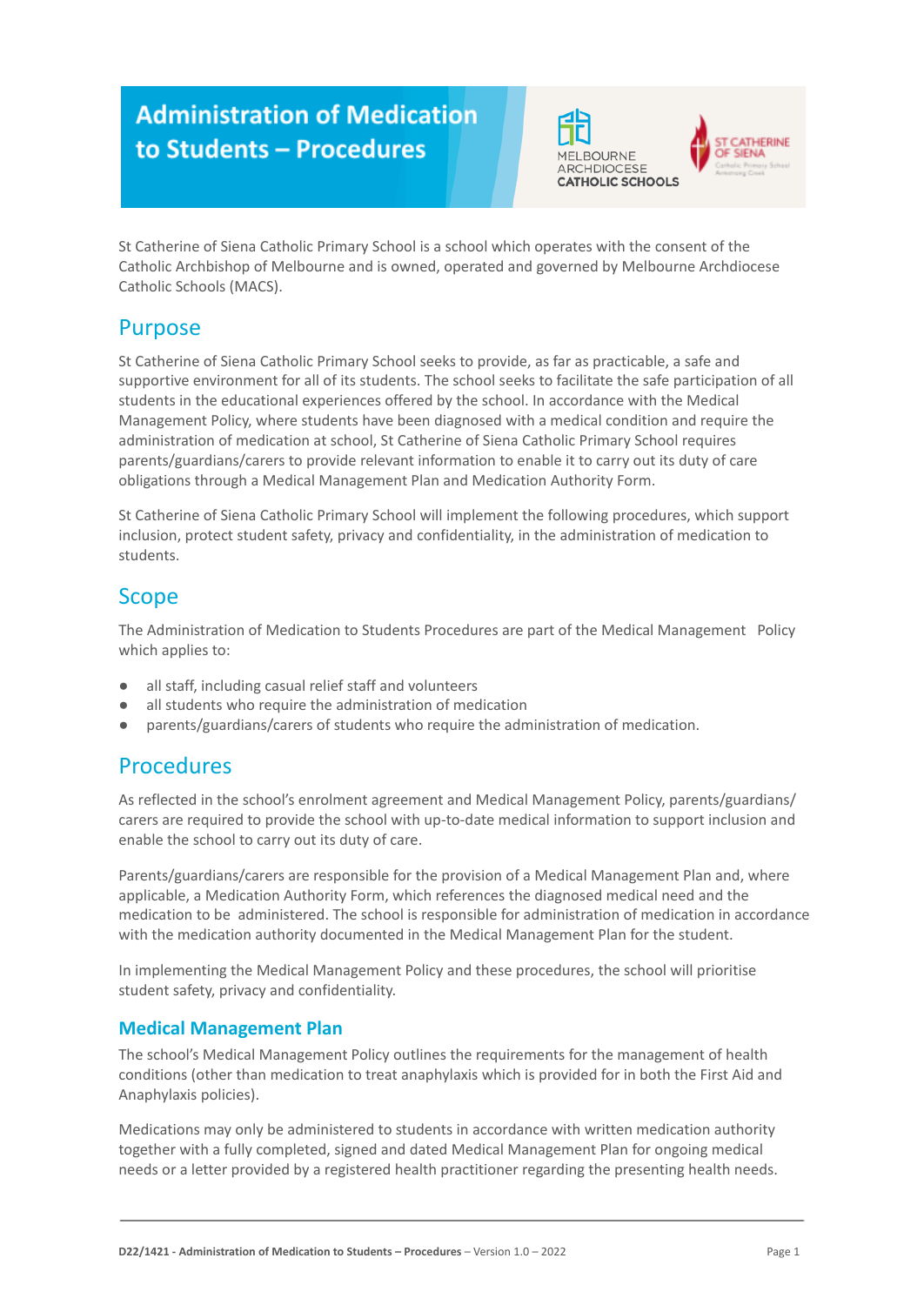A Medical Management Plan should include written advice related to the medical condition covering the need for the medication, prescribed dosage, method and timing for administering the medication. Medication should be provided to the school administration by the parent/guardian/carer in the original container and the label outlines instructions for administration/application of the medication, as well as relevant storage instructions, particularly regarding temperature.

#### **Storing medication**

Parents/guardians/carers are responsible for providing medication that is within its expiry date and replacing medication, if necessary, that has expired. Medication that is within its expiry date will be stored safely and securely and in accordance with relevant storage instructions. The quantity of medication stored will not exceed a week of supply, other than in circumstances where a long-term arrangement has been implemented in accordance with the Medical Management Plan and documented student's health care needs.

**Note:** Medication such as aspirin and paracetamol will not be stored (or administered) for first aid purposes as these medications may mask symptoms of serious conditions.

### **Administering medication to students**

Where students require that medication be administered to them, the school will first explore with parents/guardians/carers whether they may administer the medication outside the school day, rather than have staff administer the medication at school. Where the medication must be administered at school, a Medical Management Plan and up-to-date Medication Authority Form is required (Refer Medical Management Policy).

In case of an allergic reaction, the first dose of any required medication should not be taken at school but rather under the supervision of a parent/guardian/carer or health professional.

In instances where the student's Medical Management Plan indicates that medication is to be administered to students by staff at school, this will occur only:

- where a Medical Management Plan and Medication Authority Form includes authority to administer the specified medication and has been provided to the school including all necessary information
- under the authority of the principal
- where the medication has been appropriately stored and provided in the original packaging
- in accordance with applicable instructions regarding the dosage, the method and the timing of administration of the medication and its expiry date, as recorded on the original label provided with the original container for the medication
- where provided to the prescribed student
- where the administration is recorded in a medication log, maintained by the school, which records the name of the student, the name of two staff members present to administer the medication, the date and time of administration, the medication administered and the dosage.

Staff who are responsible for the supervision of a student who is to receive medication at a given time are to be informed that the student is to be released to obtain their medication.

In any instance where a staff member is concerned about a student's reaction after receiving medication, the staff member should seek emergency medical assistance.